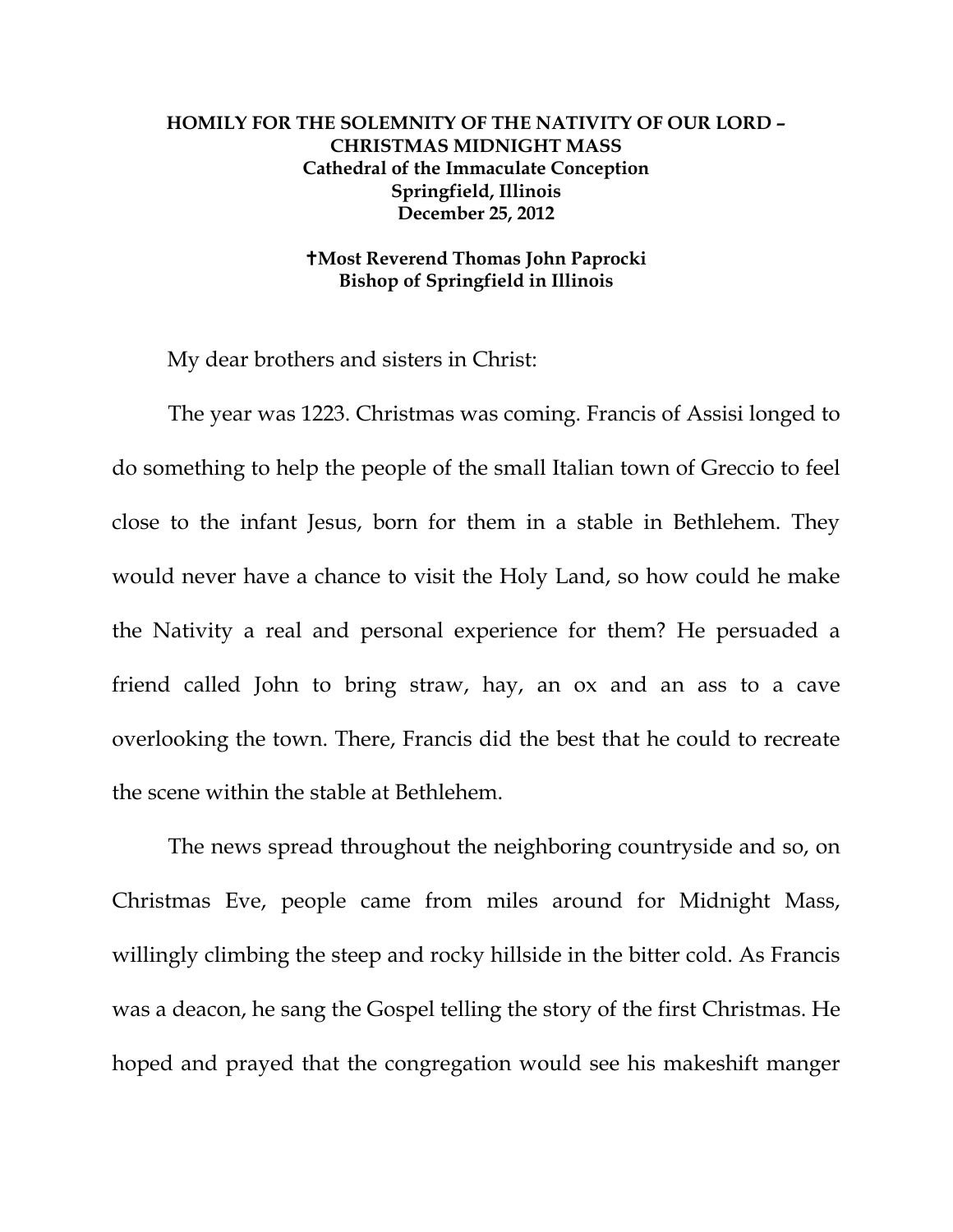and imagine the baby Jesus lying in the hay, with Mary and Joseph on either side.

One man later reported that, during the Mass, he had a vision in which he saw a baby asleep in the manger. As he watched, he saw Francis pick him up, holding him lovingly in his arms. He understood this to mean that the child Jesus had been forgotten by many people, but through St Francis, that Christmas night in Greccio, he came to life in the hearts and memories of all those who saw the crib.

In the spirit of the type of religious pilgrimage inspired by Saint Francis, I invite you to come with me on a journey tonight. On this Christmas night, please come with me on a journey to Bethlehem. We may not be able to make the physical pilgrimage to the land of the Savior's birth, but we can make the journey interiorly, that is, in our hearts, before our Nativity sets; spiritually we can travel to Bethlehem.

Our Holy Father Pope Benedict XVI has proclaimed this year a Holy Year of Faith. At the heart of this Year of Faith is the encounter with Jesus Christ. Indeed, in his apostolic letter announcing the Year of Faith, Pope Benedict XVI spoke of "the need to rediscover the journey of faith so as to shed clearly light on the joy and renewed enthusiasm of the encounter with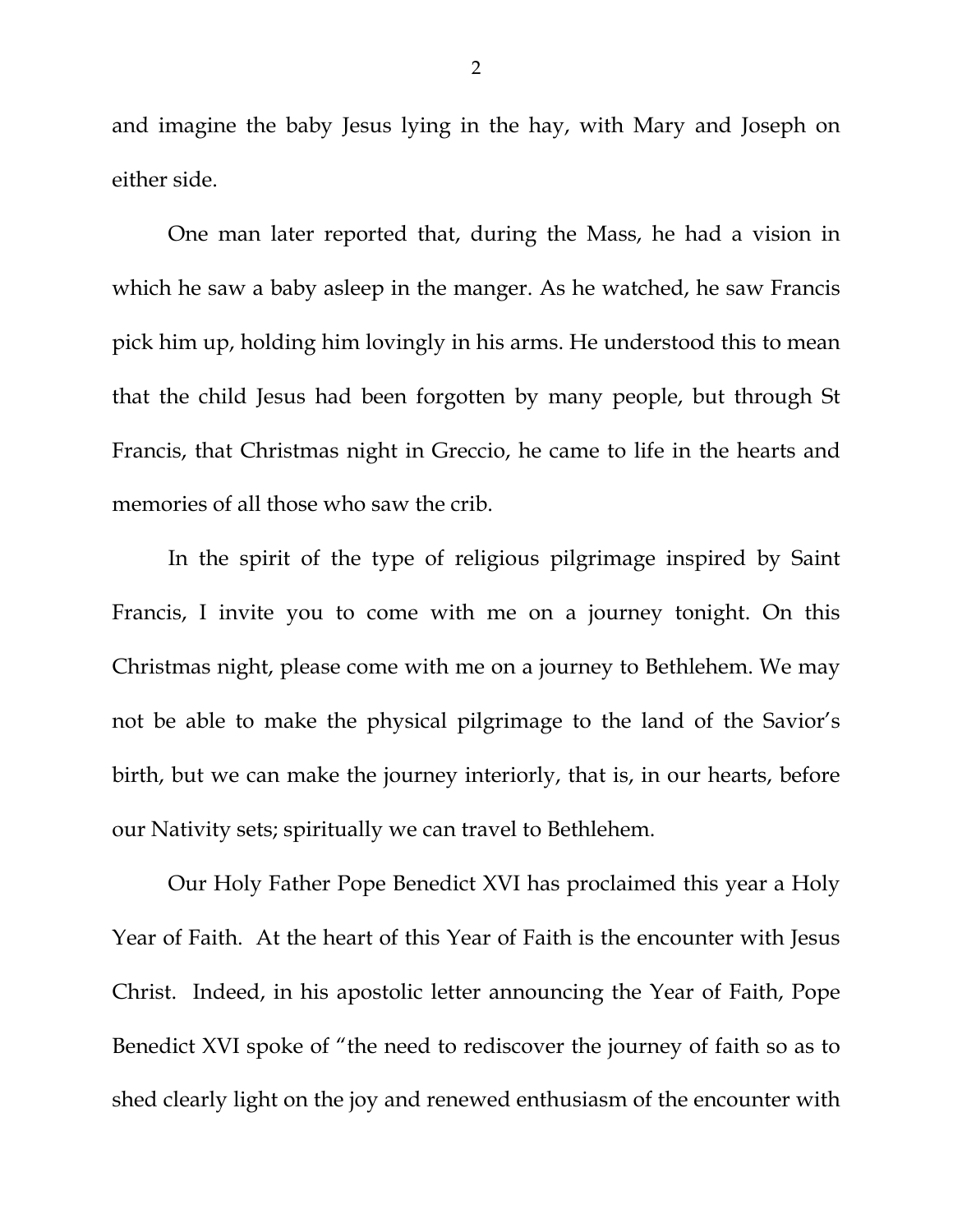Christ" (*Porta Fidei*, 2). Our encounter with the Child of Bethlehem whose birth we celebrate tonight should fill us with great joy and renewed enthusiasm to live our Catholic faith.

Unfortunately, in our world today there are many people who have not experienced this loving encounter with the Lord and who do not share our joyful enthusiasm to live our Catholic faith. I am sure that many of us know personally such people. They are our sisters and brothers, our nieces and nephews, our sons and daughters, our neighbors and co-workers.

As I talk with church-going Catholic parents with adult children who have drifted from or abandoned the practice of the faith, they relate to me how personally painful it is for them to see their children now as fallenaway Catholics. They feel like failures as Catholic parents and helpless to do anything about it. Some even wonder if they have sinned by not being good Catholic parents.

To this I respond that we must remember the essential role of freedom in the worship of God. From the time of the first human beings as told in the Bible in the story of Adam and Eve in the Book of Genesis, God gave people a free will to chose between good and evil. Though God must have been profoundly disappointed by the sins of Adam and Eve, we

3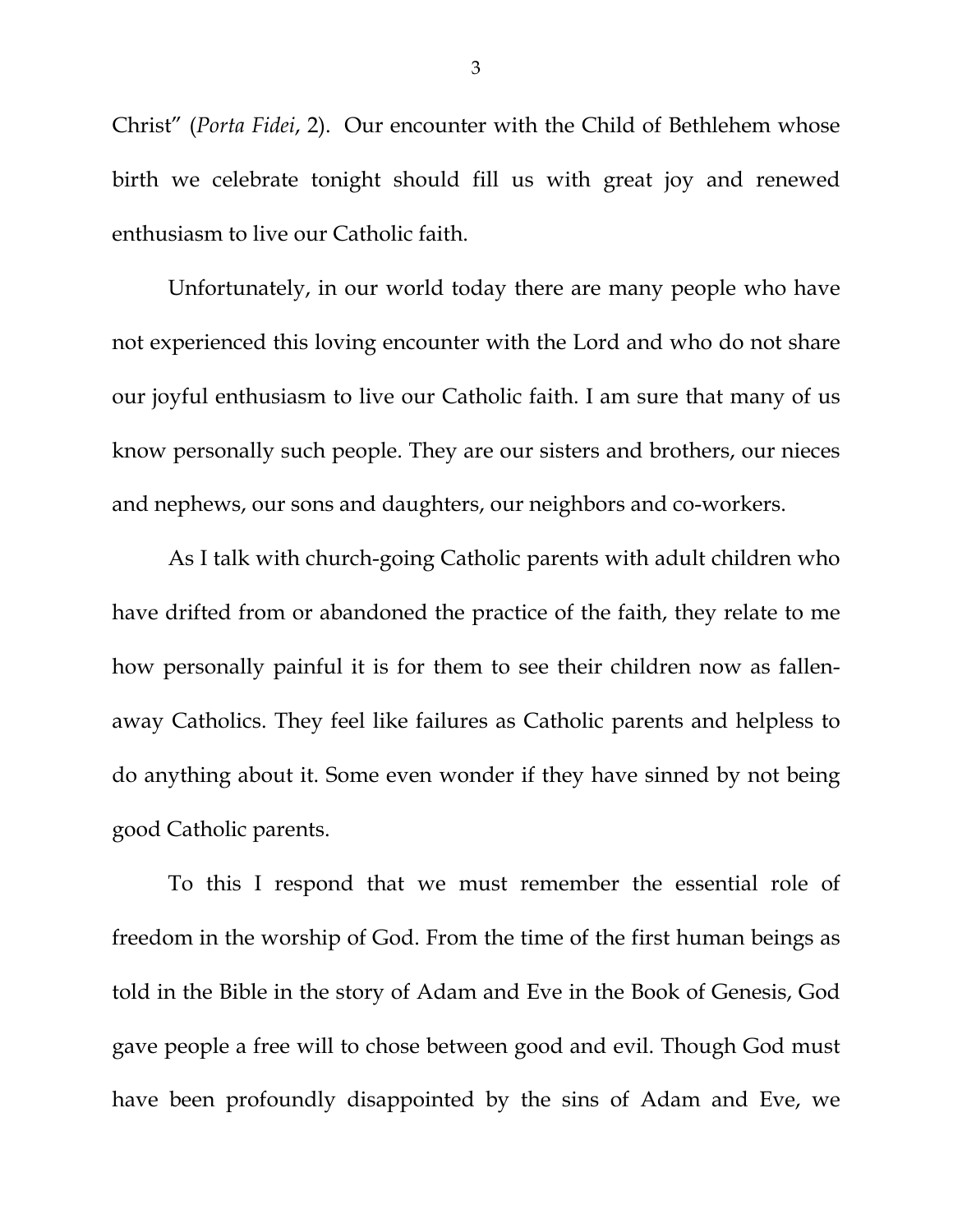would not say that God had failed in his creation of human beings. God created people with a free will, and free will means that people will at times choose good and at other times will choose evil, sometimes even evil so despicable as the shooting rampage that resulted in the deaths of twenty-seven people recently in Newtown, Connecticut. Some people ask why God doesn't prevent such evil, or at least why He permits it. The answer is that a world in which God prevented all acts of evil would be a world in which no one was free. God wants us to love Him and each other, but that love must be free, it cannot be coerced or it is no longer love.

In his recently published book, *Jesus of Nazareth: The Infancy Narratives*, Pope Benedict XVI describes the angel Gabriel's visit to the virgin of Nazareth in these dramatic terms: "After the error of our first parents, the whole world was shrouded in darkness, under the dominion of death. Now God seeks to enter the world anew. He knocks at Mary's door. He needs human freedom. The only way he can redeem man, who was created free, is by means of a free 'yes' to his will. In creating freedom, he made himself in a certain sense dependent upon man. His power is tied to the unenforceable 'yes' of a human being." That "yes," that "be it done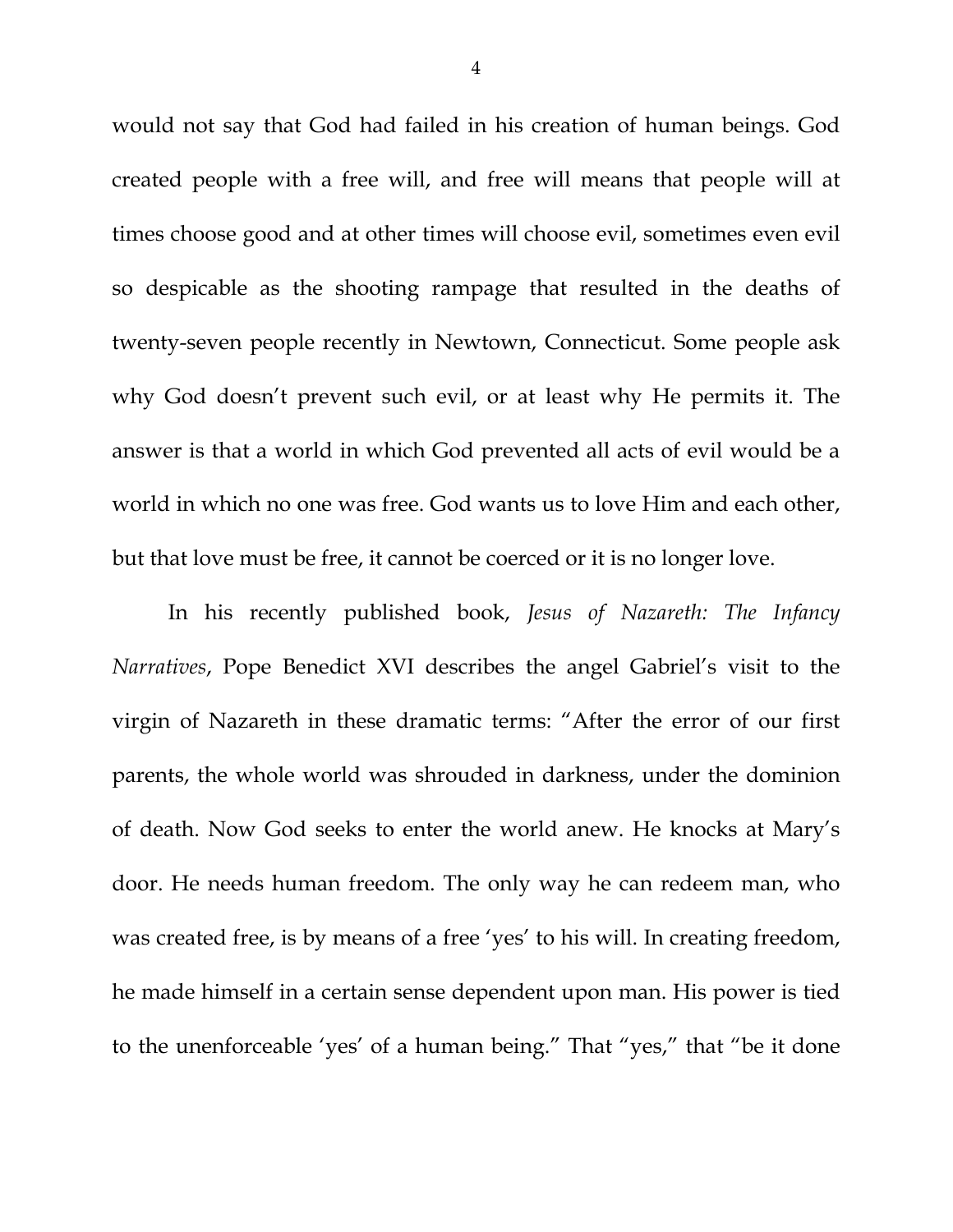unto me according to your word" (Luke 1:38), is, with the Resurrection, one of the two cornerstones of Christian faith.

To say that people are free to choose between good and evil, between loving God and rejecting Him, does not mean that we just sit by passively and watch what happens in the world. An important part of our "yes" is to do what we can to live as holy and loving disciples of the Lord, engaging our freedom to influence this world and others in it to do the same, while recognizing their freedom to choose otherwise. But when they do, we must continue to pray for their conversion and do what we can to help bring them back to the Lord and prevent their choices from harming others.

Of this task, the Holy Father wrote: "To rediscover the content of the faith that is professed, celebrated, lived, and prayed, and to reflect on the act of faith, is a task that every believer must make his own, especially in the course of this Year" (*Porta Fidei*, 9).

As we make our spiritual journey to Bethlehem to behold the face of God in Jesus Christ, I note that the word *Bethlehem* means "House of Bread." The child Jesus came not only to redeem us through his death and resurrection, but to nourish and sustain us with His very Body and Blood, as He does tonight and each time we receive Him in Holy Communion.

5